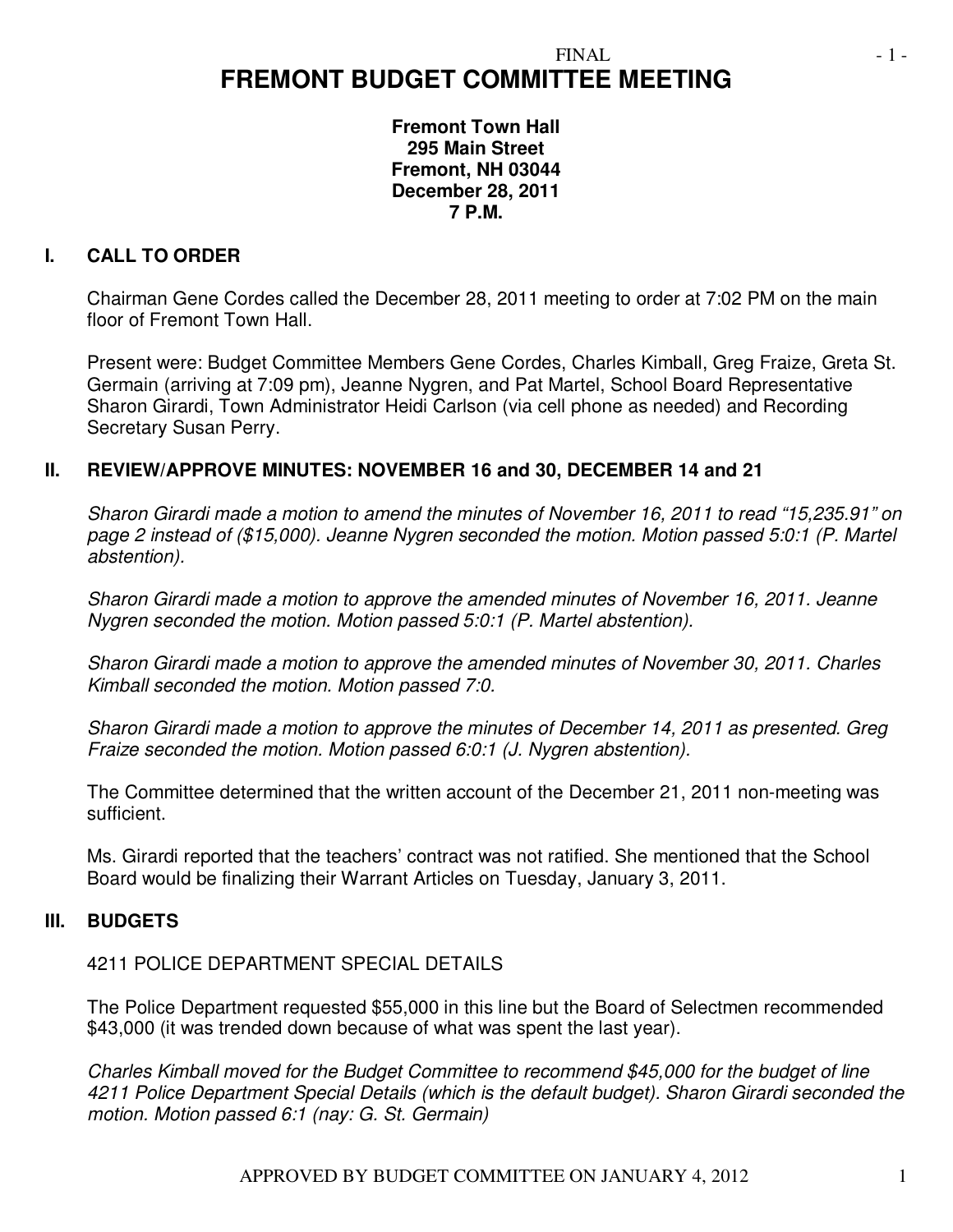### 4445 SOCIAL SERVICE AGENCIES (VENDOR PAYMENTS)

*Sharon Girardi made a motion for the Budget Committee to recommend \$25,813 for the budget of line 4445 Social Service Agencies/Vendor Payments. Jeanne Nygren seconded the motion. Motion passed 7:0.* 

#### **IV. WARRANT ARTICLES**

WA 5: FIRE TRUCK

*Jeanne Nygren moved for the Budget Committee to recommend Warrant Article 5: Fire Truck as written. Charles Kimball seconded the motion. Motion passed 7:0.* 

WA 6: OPERATING BUDGET (could not vote tonight)

WA 7: BRIDGE CAPITAL RESERVE (\$25,000)

*Charles Kimball made a motion for the Budget Committee to recommend Warrant Article 7: Bridget Capital Reserve (\$25,000) as written. Jeanne Nygren seconded the motion. Motion passed 7:0.* 

WA 8: POLICE CRUISER CAPITAL RESERVE (\$12,500)

*Charles Kimball motioned for the Budget Committee to recommend Warrant Article 8: Police Cruiser Capital Reserve (\$12,500) as written. Jeanne Nygren seconded the motion. Motion passed 7:0.* 

WA 9: TOWN HALL RENOVATIONS CAPITAL RESERVE (\$10,000)

*Charles Kimball made a motion for the Budget Committee to recommend Warrant Article 9: Town Hall Renovations Capital Reserve (\$10,000) as written. Pat Martel seconded the motion. Motion passed 7:0.* 

WA 10: PROPERTY REASSESSMENT CAPITAL RESERVE (\$15,000)

*Jeanne Nygren made a motion for the Budget Committee to recommend Warrant Article 10: Property Reassessment Capital Reserve (\$15,000) as written. Charlie Kimball seconded the motion. Motion passed 7:0.* 

WA 11: FIRE TRUCK CAPITAL RESERVE (\$50,000)

It was clarified that \$25,000 was added to the Fire Truck Capital Reserve Fund last year (taking \$100,000 out failed). The term "Fire Truck" was used when the fund was created but meant fire equipment/apparatus.

*Charles Kimball made a motion for the Budget Committee to recommend Warrant Article 11: Fire Truck Capital Reserve (\$50,000) as written. Sharon Girardi seconded the motion. Motion passed 6:1 (nay: P. Martel).* 

WA 12: HIGHWAY EQUIPMENT CAPITAL RESERVE (\$50,000)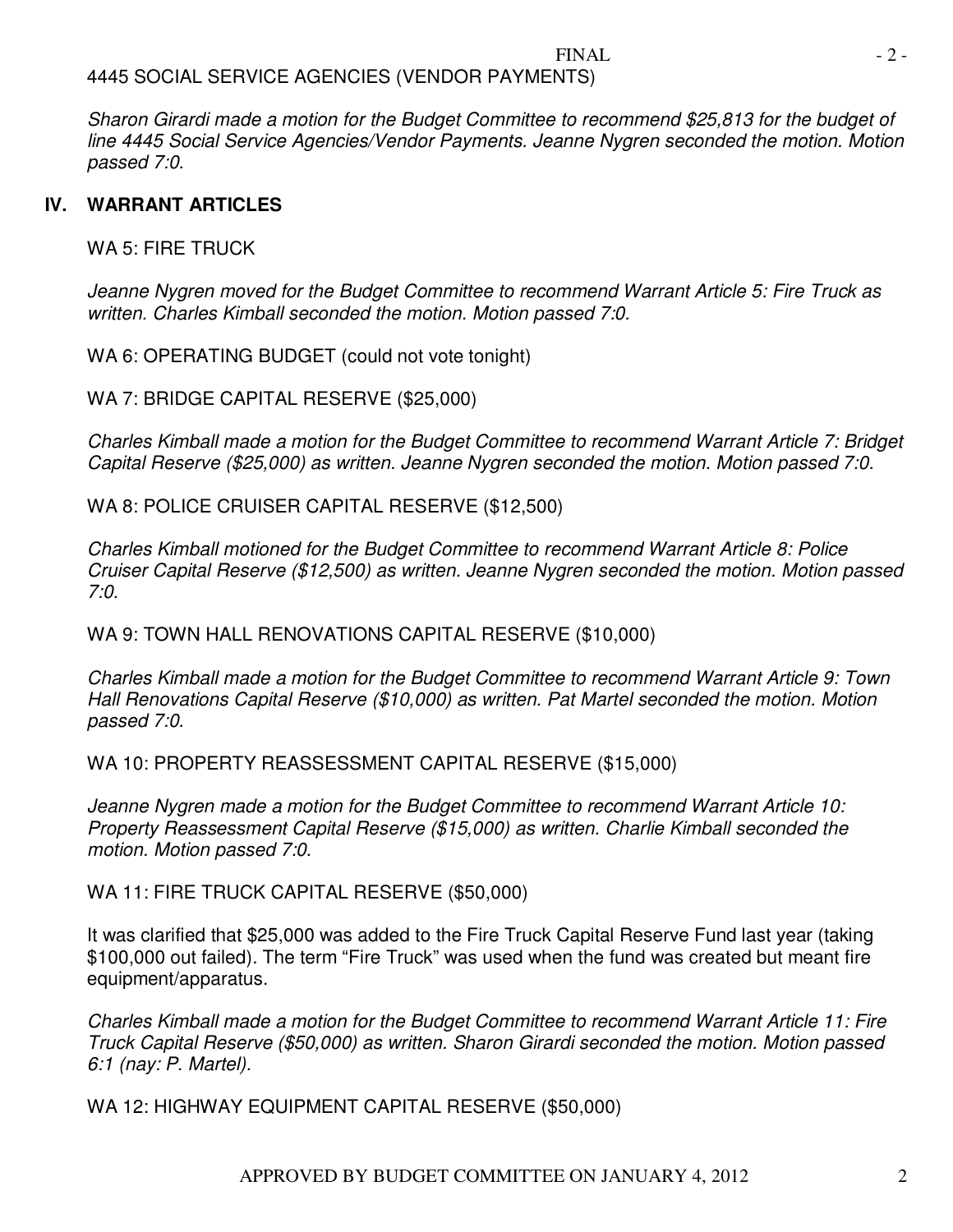*Charles Kimball made a motion for the Budget Committee to recommend Warrant Article 12: Highway Equipment Capital Reserve (\$50,000) as written. Jeanne Nygren seconded the motion. Motion passed 7:0.* 

WA 13: PURCHASE POLICE VEHICLE WITH FUNDS WITHDRAWN FROM CRF (\$15,000)

There was discussion about the number of vehicles the Police Department had and usage.

*Patricia Martel made a motion for the Budget Committee not to recommend Warrant Article 13: Purchase Police Vehicle with Funds withdrawn from CRF (\$15,000). Jeanne Nygren seconded the motion. Motion passed 6:0:1 (abstention from G. St. Germain).* 

WA 14: PURCHASE OHRV EQUIPMENT WITH FUNDS WITHDRAWN FROM SPECIAL REVENUE FUND (\$6,385)

*Charles Kimball made a motion for the Budget Committee to recommend Warrant Article 14: Purchase OHRV Equipment With Funds Withdrawn From Special Revenue Fund (\$6,385) as written. Jeanne Nygren seconded the motion. Motion passed 6:1 (nay: P. Martel).* 

#### WA 18: ADOPTION OF CONFLICT OF INTEREST ORDINANCE

Ms. St. Germain explained that the Board of Selectmen had adopted an ethics policy that should have been adopted by the Town of Fremont as an ordinance. This is being put to the voters to hold elected officers to higher standards regarding what is expected of them (e.g. not swaying votes, taking gifts, etc.) There was discussion about pros/cons and possible scenarios/gray areas involving elected officials acting in other roles such as landowners, voters, etc.

*Sharon Girardi made a motion for the Budget Committee to recommend Warrant Article 18: Adoption of Conflict of Interest Ordinance as written. Jeanne Nygren seconded the motion. Motion passed: 5 aye: 2 nay (C. Kimball; G. Cordes).* 

#### WA 19: COMBINATION OF TAX COLLECTOR/TOWN CLERK

There was discussion including: decrease in Town Clerk hours have while the salary remained the same; less work coming out of the office with less revenue over the past several years; and combining positions for good business sense (nothing personal) and better customer service for citizens. Statute said that the Town Clerk was an elected position (sets own hours) but it was noted that the voters set the salary.

*Jeanne Nygren made a motion for the Budget Committee to recommend Warrant Article 19: Combination of Tax Collector/Town Clerk as written. Greg Fraize seconded the motion. Motion passed 7:0.* 

WA 20: SELECTMEN NAMED AGENTS OF THE HIGHWAY BUILDING CAPITAL RESERVE FUND.

*Jeanne Nygren made a motion for the Budget Committee to recommend Warrant Article 20: Selectmen Named Agents of the Highway Building Capital Reserve Fund. Sharon Girardi seconded the motion. Motion passed 7:0.* 

## **V. SCHOOL DISTRICT OPERATING BUDGET**

APPROVED BY BUDGET COMMITTEE ON JANUARY 4, 2012 3